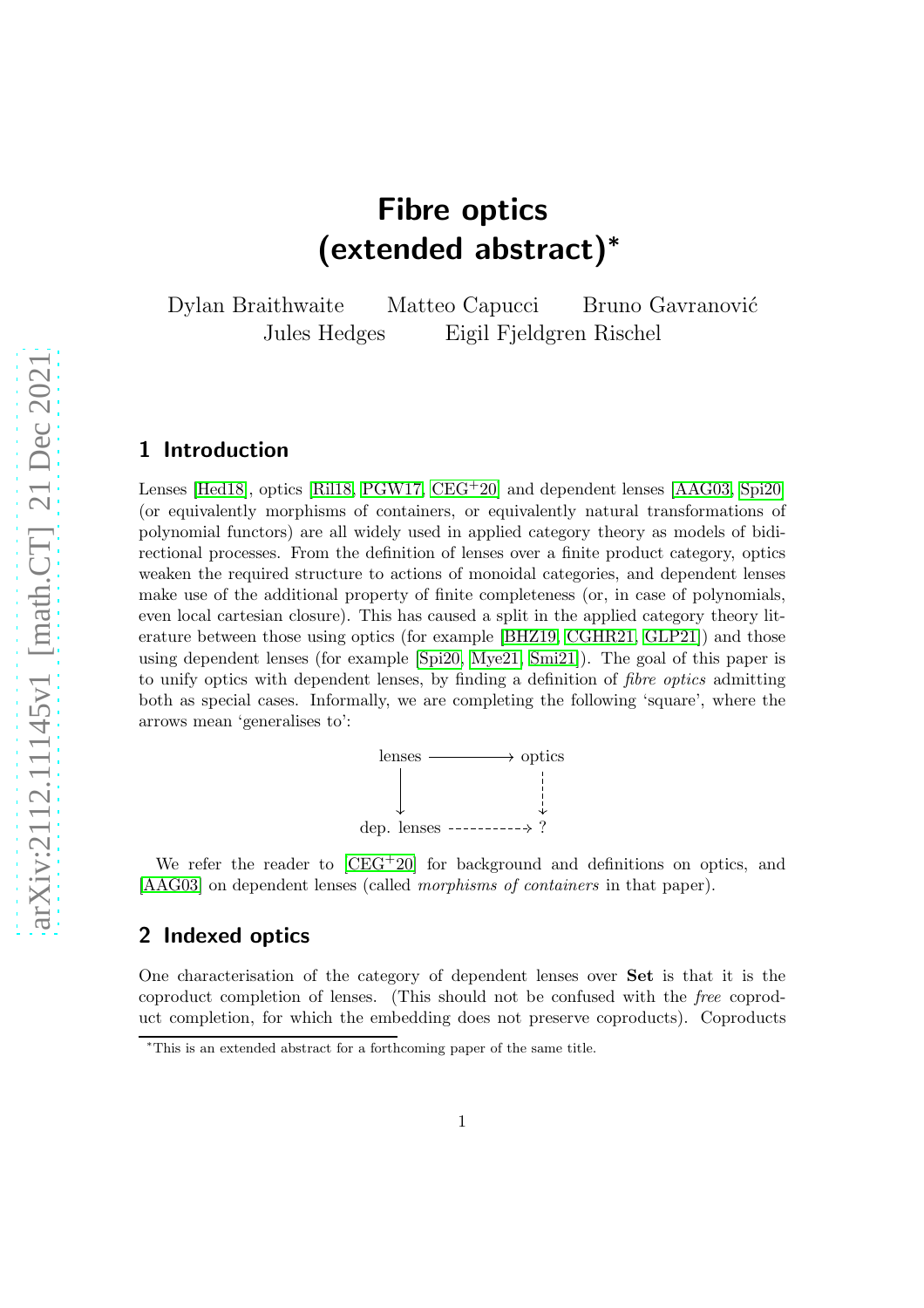are quite useful for the applications we have in mind, namely categorical cybernetics ([\[CGLF21,](#page-6-4) [CGHR21\]](#page-6-3)), as they are the semantics of an 'external choice' operation (demonic choice) on bidirectional processes.

Motivated by this, we would like to characterise the coproduct completion of categories of mixed optics. Suppose  $\mathcal M$  is a distributive monoidal category<sup>[1](#page-1-0)</sup> acting on categories  $\mathcal{C}, \mathcal{D},$  with both actions preserving coproducts in  $\mathcal{M}$ . An object of the resulting category is a set-indexed family of pairs of objects of  $C$  and  $D$ . The set of morphisms  $\left(I,\begin{pmatrix} X_i \\ X'_i \end{pmatrix}\right) \rightarrow \left(J,\begin{pmatrix} Y_j \\ Y'_j \end{pmatrix}\right)$  is given by the coend

$$
\int^{M \in [I \times J, \mathcal{M}]} \prod_{i \in I} \mathcal{C} \left( X_i, \sum_{j \in J} M_i^j \bullet Y_j) \right) \times \mathcal{D} \left( \sum_{j \in J} Y_j' \bullet M_i^j, X_i' \right)
$$

Identity morphisms are given by taking M to be an identity matrix, that is,  $M_i^j = I$  (the monoidal unit of M) when  $i = j$ , and 0 (the initial object of M) otherwise. Composition is given by matrix multiplication:  $(MN)^k_i = \sum_{j \in J} M^j_i \otimes N^k_j$ .

This is closely related to Milewski's *ommatidia* (named after the compound eyes of insects), which are less flexible but allow us to save considerable work because they arise as an ordinary category of optics [\[Mil21\]](#page-7-7).

If the actions of  $\mathcal M$  on  $\mathcal C$  and  $\mathcal D$  additionally have right adjoints (analogous to monoidal closed categories) then C and D become enriched in M with the action as a tensor [\[Gra80,](#page-7-8) §2.2]. Under these conditions, we can prove that the coproduct completion of optics is equivalent to the category of polynomial M-functors  $\mathcal{D} \to \mathcal{C}$ , defined as coproducts of tensors of *M*-representables:  $F(Y) = \sum_{i \in I} [Y, X'_i] \bullet X_i$ .

This definition is satisfactory when every object of the base category is a coproduct of copies of the monoidal unit. An example of this is the category of sets and finite support Markov kernels. In general, objects of the coproduct completion are "piecewise trivial bundles": bundles  $X' \to \sum_{i \in I} X_i$  which are trivial when restricted to every  $X_i$ . This motivates the general definition in the next section, which expands the applicability of this approach beyond piecewise trivial bundles.

## 3 Fibre Optics

Let  $\mathcal I$  be a category with all finite limits, considered as a cartesian monoidal category. Let  $M, C, D \to \mathcal{I}$  be Beck–Chevalley monoidal bifibrations [\[Shu08\]](#page-7-9), and let M act on C and D in a way which is compatible with the bifibrations (we call this a *fibraction*). In this case, the monoidal structure on  $\mathcal M$  induces a monoidal structure on each fibre  $\mathcal{M}_I$ , and the actions of M on C and D induce an action of each  $\mathcal{M}_I$  on  $\mathcal{C}_I$  and  $\mathcal{D}_I$ . Moreover, this fiberwise structure is respected by the pullback functors  $f^*$ , which are strong monoidal and preserve the action (the pushforward functors  $f^!$  do not in general

<span id="page-1-0"></span> ${}^{1}$ A distributive monoidal category is a monoidal category with all coproducts, for which coproducts distribute over the monoidal product. For example, the Kleisli category of any commutative monad on Set is distributive monoidal.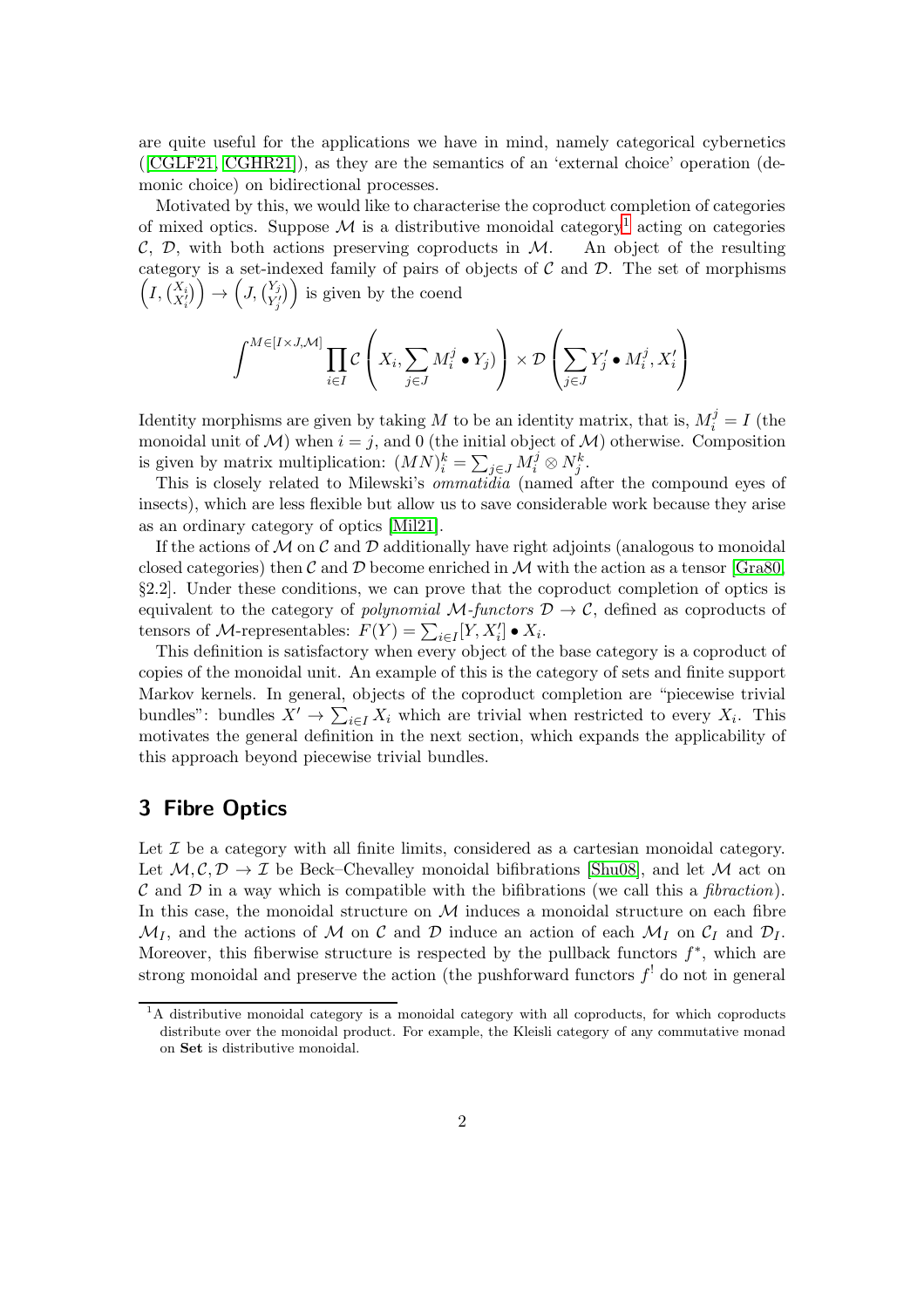have either property, although they inherit an oplax monoidal structure by virtue of being left adjoint to a lax monoidal functor [\[Kel74\]](#page-7-10)).

Over this data we define a category  $\mathbf{FibOptic}_{\mathcal{M}}^{\mathcal{I}}(\mathcal{C},\mathcal{D})$  whose objects are triples  $\left(I, \begin{pmatrix} X \\ X' \end{pmatrix}\right)$  where  $I \in \mathcal{I}, X \in \mathcal{C}_I$  and  $X' \in \mathcal{D}_I$ . The set of morphisms  $\left(I, \begin{pmatrix} X \\ X' \end{pmatrix}\right) \rightarrow$  $(J, {Y \choose Y'})$  is given by the coend

<span id="page-2-1"></span>
$$
\int^{M \in \mathcal{M}_{I \times J}} C_I(C, \pi_I^!(M \bullet \pi_J^* C')) \times \mathcal{D}_I(\pi_I^!(\pi_J^* D' \bullet M), D) \tag{1}
$$

where  $\pi_I$  and  $\pi_J$  are the projections out of  $I \times J$ . This specialises to the previously defined set-indexed optics in the case where the fibre  $C_I$  is the category of functors  $[I, C]$ .

As an example, let Meas be the category of measurable spaces and measurable functions. Let **DMark** be the category whose objects are measurable functions  $A \rightarrow X$ , where a morphism from  $p_A : A \to X$  to  $p_B : B \to Y$  consists of a Markov kernel  $k : A \to Y$ B and a measurable function  $f : X \to Y$  such that  $\mathbb{P}[p_B(b) = f(p_A(a)) | b \sim k(a)] = 1$ .

There is an obvious functor  $\mathbf{DMark} \to \mathbf{Meas}$  which just remembers the codomain, and one can show that this is a Beck–Chevalley monoidal bifibration. DMark<sub>X</sub> is a category of "Markov kernels indexed over  $X$ ". The ordinary product defines a monoidal structure on DMark which makes this a monoidal bifibration. Applying the above construction for  $I = Meas$ ,  $C = D = M = DMark$  (acting on itself by cartesian product), one finds a category of "general stochastic indexed lenses".

### 4 A proposal for a general definition of dependent optics

Once we figured out the story of indexed optics and fibre optics, we started investigating whether they would fit in a more conceptual framework for 'dependent optics', i.e. a general mathematical theory of optics with 'linear' dependent types. In fact, fibre optics work well when the actions involved are multiplicative<sup>[2](#page-2-0)</sup>, but can we set the stage for more exotic constructions?

We advance a proposal motivated by the examples we expound immediately after, in which we use it to reconstruct lenses, mixed optics and fibre optics alike. The proposal is firmly grounded in the idea that optics are naturally decomposed in their forward and backward parts, and that residuals play an integral role in linking them.

Informally, our proposal is to define dependent optics as simply as pullbacks of bicategories:



<span id="page-2-0"></span><sup>2</sup>An informal term which roughly means 'product-like', and that we could formalize crudely as 'coproducts distributes over actions'.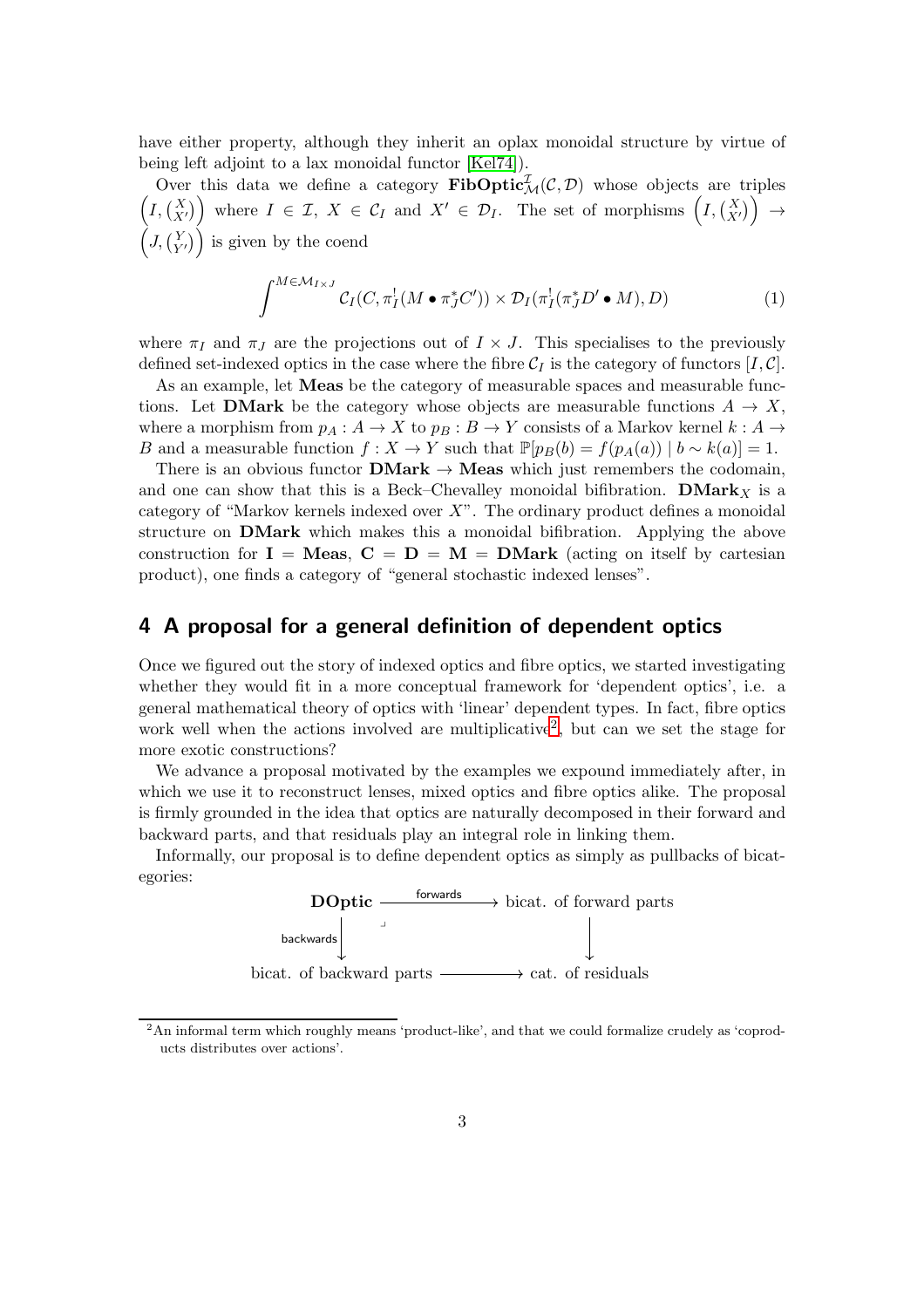We believe that, as stated, this definition might be too general. Therefore, at the end of this abstract we propose a refinement, where we ask the functors projecting down residuals (the legs of the pullback) to be 2-(op)fibrations embodying some higher categorical versions of actegories. Details are still in the workings.

#### 4.1 Mixed optics as dependent optics

For a monoidal category  $\mathcal M$  we write  $\mathbb{B}\mathcal M$  for its delooping, which is a 1-object bicategory whose composition and coherence morphisms are borrowed from  $\mathcal{M}$ 's [\[JY21,](#page-7-11) Example 2.1.19]. For a left M-actegory  $(\mathcal{D}, \triangleright)$ ,  $\textbf{Para}_{\triangleright}(\mathcal{D})$  is the bicategory whose objects are those of D and whose morphisms are M-parametrised morphisms  $(M : \mathcal{M}, f : M \triangleright X \rightarrow$ Y) [\[CGHR21,](#page-6-3) Definition 2]. Dually, given a left M-actegory  $(C, \blacktriangleright)$ , Copara $(C)$  has morphisms  $(M \in \mathcal{M}, f : X \to M \blacktriangleright Y)$ .

Most importantly,  $\textbf{Para}_{\triangleright}(\mathcal{D})^{\text{co}}$  is naturally 2-opfibred over  $\mathbb{B}\mathcal{M}$ , by projecting parameters, and **Copara**<sub> $\triangleright$ </sub> (C) is similarly naturally 2-fibred over  $(\mathbb{B}M)^{op}$ .

We call **Optic**<sub>k,⊳</sub> the 2-category arising from the pullback:



In particular, one gets the usual 1-category of optics (as defined in [\[RCE](#page-7-12)+19]) by locally quotienting such a pullback by taking connected components (informally, by 'changing base along  $\pi_0$  :  $\mathbb{C}$ at  $\rightarrow$  Set').

Without this quotient, the bicategory of optics we obtain remembers explicitly the choices of residuals made for an optics, and slidings remain as explicit 2-morphisms instead of disappearing under the usual coend. Under some conditions to ensure strictness, this corresponds to replacing the coends in Set in the classical definition with oplax coends [\[Lor21,](#page-7-13) Definition 7.1.5] in Cat.

#### 4.2 Lenses and dependent lenses as dependent optics

Contrary to optics, lenses (and dependent lenses) come with a specific and fixed choice of residual, which is given by the domain of the view part, which gets 'copied' down to the update. Usually one proves optics for cartesian actions collapse to lenses by using coend calculus reductions on each hom-set. The definition of optics as pullbacks provides a new perspective by showing how lenses arise when we construct optics with a fixed choice of residual (Figure [1\)](#page-4-0).

In the cube,  $\mathcal C$  is a cartesian monoidal category. The bottom face shows a construction of lenses as dependent optics, by presenting them as pullback of a functor describing the coparametrisaiton of their view part and a functor describing the parametrisation of their update part. Indeed, the dom functor is an oplax functor sending every candidate view morphism to its domain (the fixed residual of a lens). The oplax copy functor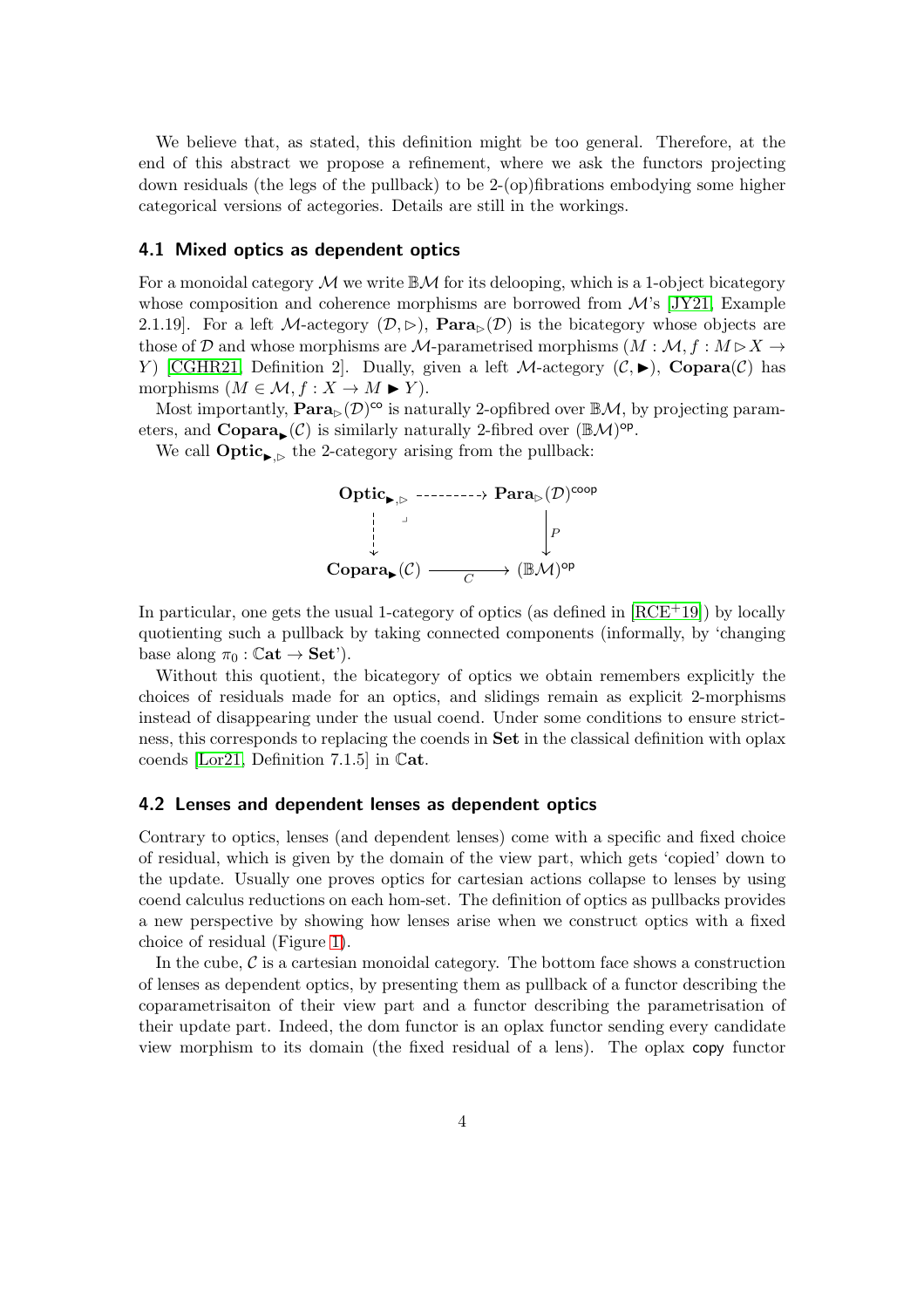

<span id="page-4-0"></span>Figure 1: The 'Cosmic' Cube

instead sends a a morphism  $f : A \rightarrow B$  to its 'canonically coparametrised' version  $\Delta_A$  ;  $(1_A \times f) : A \to A \times B$ . The top face is instead the construction of mixed optics expounded above, and is a diagram of bicategories.

Once we locally quotient all the bicategories, the cube becomes strictly commutative and provides a new way to see how optics for cartesian actions collapse to lenses.

We also conjecture that for a finitely complete category  $\mathcal{C}$ , dependent lenses in  $\mathcal{C}$  fit in a similar diagram (Figure [2\)](#page-4-1). The main idea is to perform fiberwise para and copara constructions on the fibers of the indexed cartesian monoidal category  $\mathcal{C}/-$ .



<span id="page-4-1"></span>Figure 2: The 'Cosmic' Dependent Cube

Finally, the two cubes can be tied together by embedding simple lenses in dependent lenses, thereby producing a tesseract (Figure [3\)](#page-5-0).

#### 4.3 Fibre optics as dependent optics

Next we show that our explicit definition of fibre optics is also an instance of dependent optics.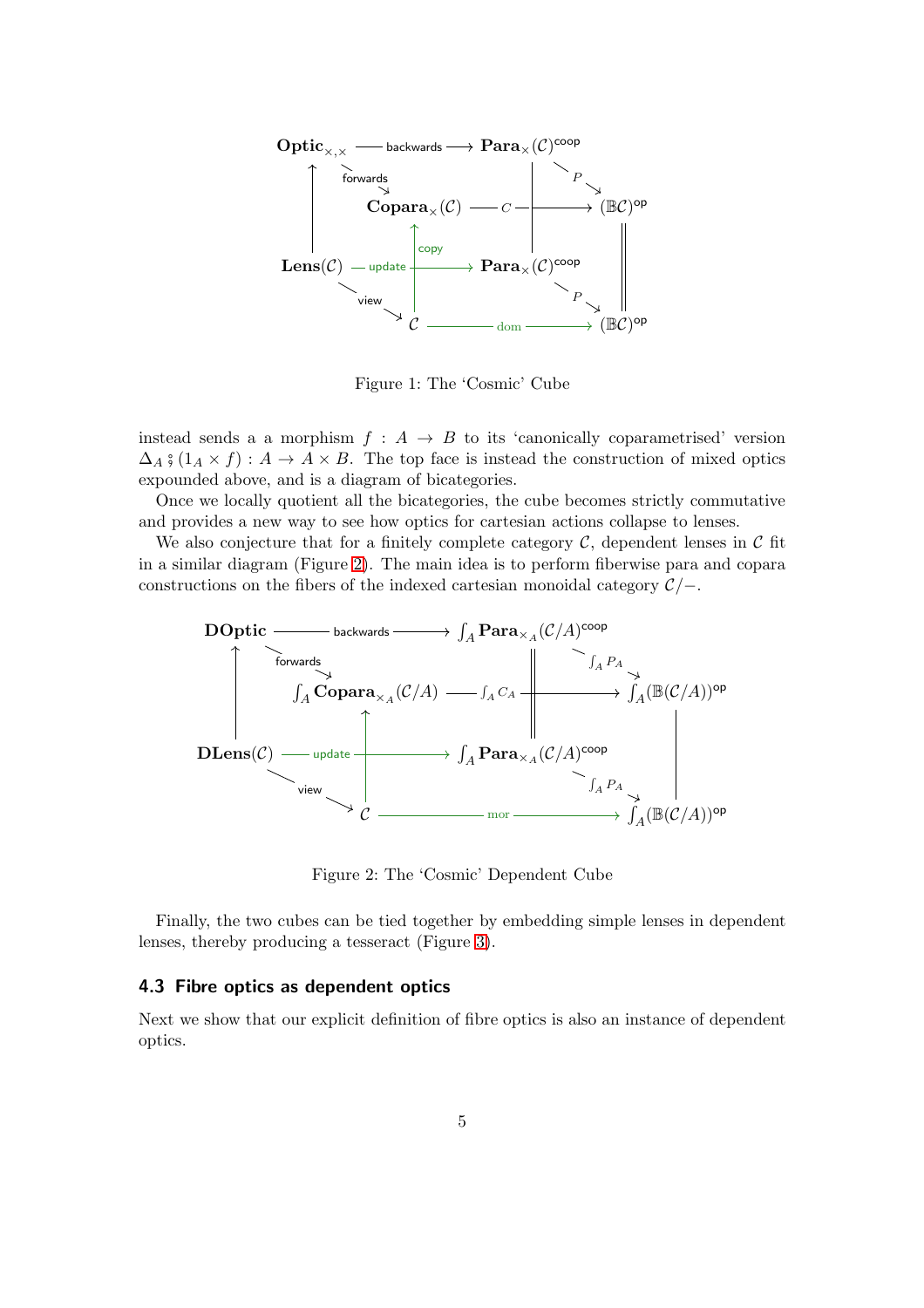

<span id="page-5-0"></span>Figure 3: The Cosmic Tesseract

We start by noticing there is a bicategory  $\text{Mat}_{\mathcal{I}}(\mathcal{M})$  whose objects are objects of *I*, whose 1-cells *I* → *J* are objects *M* :  $M$ <sub>*I*×*J*</sub> with 2-morphisms given by morphisms between them in  $\mathcal{M}_{I\times J}$ . This is the category  $\mathbb{F}_r(\mathcal{M})$  defined in [\[Shu08,](#page-7-9) Section 14], where it is presented as a framed bicategory. It can be seen as a generalisation of  $\mathbb{B}\mathcal{M}$ , which one gets when  $\mathcal I$  is the terminal category.

Then we can define an indexed category  $\text{MatMult}_{\mathcal{C}} : \text{Mat}_{\mathcal{I}}(\mathcal{M})^{\text{op}} \to \mathbb{C}$ at sending an object I to the fibre  $C_I$  of C, and morphisms  $M : I \rightarrow J$  to the 'matrix-vector multiplication' functor

$$
\pi_I^!(M\bullet \pi_J^*(-)): {\mathcal C}_J\longrightarrow {\mathcal C}_I.
$$

From this we define a fibred version of Para and Copara:

$$
\begin{aligned} &\mathbf{Copara}_{\mathcal{M}}(\mathcal{C}) = \int_{I \in \mathbf{Mat}_{\mathcal{I}}(\mathcal{M})} \mathbf{MatMult}_{\mathcal{C}}(I) \\ &\mathbf{Para}_{\mathcal{M}}(\mathcal{D}) = \left(\int_{I \in \mathbf{Mat}_{\mathcal{I}}(\mathcal{M})} \mathbf{MatMult}_{\mathcal{D}}(I)^{\mathsf{op}}\right)^{\mathsf{op}} \end{aligned}
$$

An object of  $\mathbf{Copara}_{\mathcal{M}}(\mathcal{C})$  is a pair  $(I, C)$  where  $I \in \mathcal{I}$  and  $C \in \mathcal{C}_I$ , and a morphism  $(I, C) \to (J, C')$  is a morphism  $C \to \pi_I^!(M \bullet \pi_J^* C')$  in  $C_I$  where  $M \in \mathcal{M}_{I \times J}$ . Similarly a morphism  $(I, D) \to (J, D')$  in  $\textbf{Para}_{\mathcal{M}}(D)$  is a morphism  $\pi_I^!(\pi_J^* D \bullet M) \to D'$  in  $\mathbb{C}_I$ . It's therefore clear [\(1\)](#page-2-1) can be reproduced analogously to the way we reproduced mixed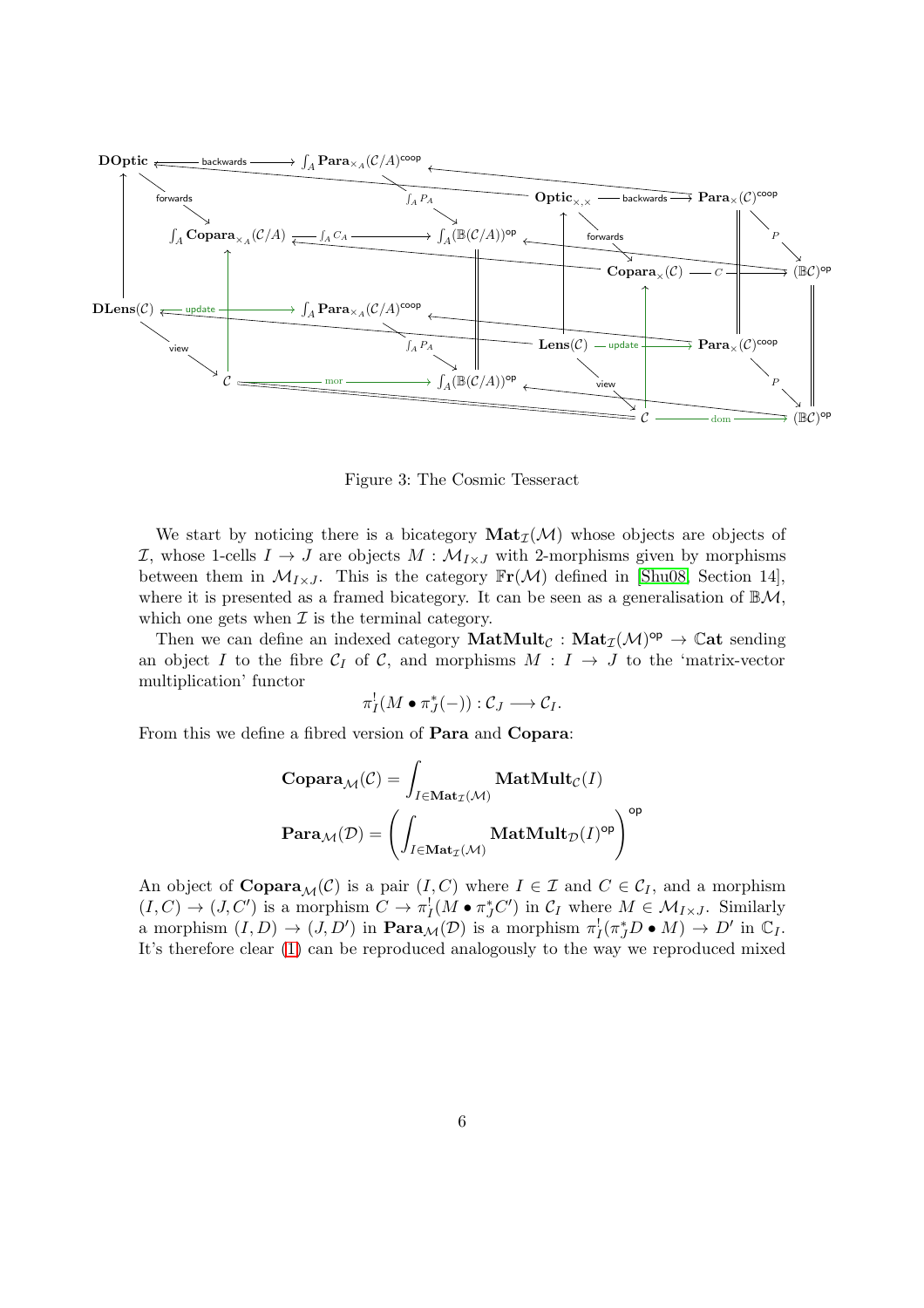optics:

$$
\begin{CD} \mathbf{FibOptic}_{\mathcal{M}}^{\mathcal{I}}(\mathcal{C},\mathcal{D}) @>>> \mathbf{Copara}_{\mathcal{M}}(\mathcal{C})\\ @VVV @VVV \\\mathbf{Para}_{\mathcal{M}}(\mathcal{D})^{\mathsf{op}} @>>> \mathbf{Mat}_{\mathcal{I}}(\mathcal{M})^{\mathsf{op}}\\ \end{CD}
$$

The category  $\text{Mat}_{\mathcal{T}}(\mathcal{M})$  generalises from the action of a one-object bicategory in the case of optics, to the action of a 'many-objects' bicategory. This action is similar to the action of a bicategory defined in [\[Bak09\]](#page-6-5) once instanced for a framed bicategory [\[Shu08\]](#page-7-9). With such an action comes two *action bicategories,*  $\mathcal{C} \triangleleft \mathcal{M}$  and  $\mathcal{M} \triangleright \mathcal{D}$  which generalise **Copara** and **Para**, respectively, and are likewise 2-fibred and 2-opfibred over  $M$ . This would yield a pullback diagram



which we think of the most general instance of dependent optics still grounded on the 'indexed forward/backward' intuition. We are still working out whether any instance of this, apart from the ones we already know, yields interesting constructions (we speculate  $\Delta$ -lenses might arise in this way).

#### **References**

- <span id="page-6-1"></span>[AAG03] Michael Abbott, Thorsten Altenkirch, and Neil Ghani. Categories of containers. In Foundations of Software Science and Computation Structures. FoSSaCS 2003, volume 2620 of Lecture Notes in Computer Science. Springer, 2003.
- <span id="page-6-5"></span>[Bak09] Igor Bakovic. The simplicial interpretation of bigroupoid 2-torsors, 2009.
- <span id="page-6-2"></span>[BHZ19] Joe Bolt, Jules Hedges, and Philipp Zahn. Bayesian open games. Forthcoming in Compositionality, arXiv:1910.03656, 2019.
- <span id="page-6-0"></span>[CEG+20] Bryce Clarke, Derek Elkins, Jeremy Gibbons, Fosco Loregian, Bartosz Milewski, Emily Pillmore, and Mario Román. Profunctor optics: A categorical update. arXiv:2001.07488, 2020.
- <span id="page-6-3"></span>[CGHR21] Matteo Capucci, Bruno Gavranović, Jules Hedges, and Eigil Fjeldgren Rischel. Towards foundations of categorical cybernetics. Forthcoming in Proceedings of ACT 2021, arXiv:2105.06332, 2021.
- <span id="page-6-4"></span>[CGLF21] Matteo Capucci, Neil Ghani, Jérémy Ledent, and Fredrik Nordvall Forsberg. Translating extensive form games to open games with agency. Forthcoming, 2021.